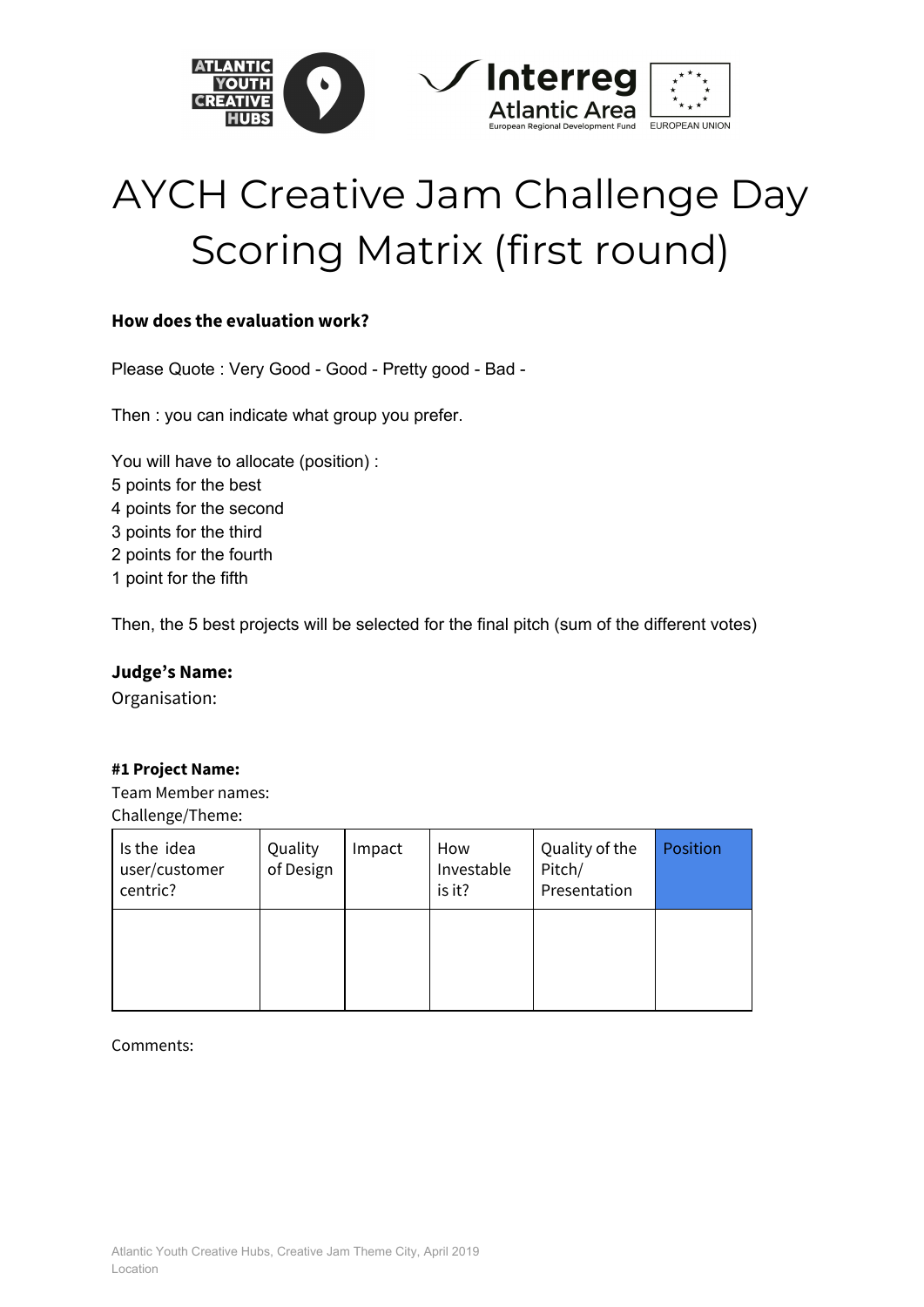





# **#2 Project Name:**

Team Member names:

Challenge/Theme:

| Is the idea<br>user/customer<br>centric? | Quality<br>of Design | Impact | How<br>Investable<br>is it? | Quality of the<br>Pitch/<br>Presentation | Position |
|------------------------------------------|----------------------|--------|-----------------------------|------------------------------------------|----------|
|                                          |                      |        |                             |                                          |          |

Comments:

# **#3 Project Name:**

Team Member names: Challenge/Theme:

| Is the idea<br>user/customer<br>centric? | Design | Impact | Investable | Pitch/<br>Presentation | Position |
|------------------------------------------|--------|--------|------------|------------------------|----------|
|                                          |        |        |            |                        |          |

Comments:

# **#4 Project Name:**

Team Member names:

Challenge/Theme:

| Is the idea<br>user/customer<br>centric? | Quality<br>of Design | Impact | How<br>Investable<br>is it? | Quality of the<br>Pitch/<br>Presentation | Position |
|------------------------------------------|----------------------|--------|-----------------------------|------------------------------------------|----------|
|                                          |                      |        |                             |                                          |          |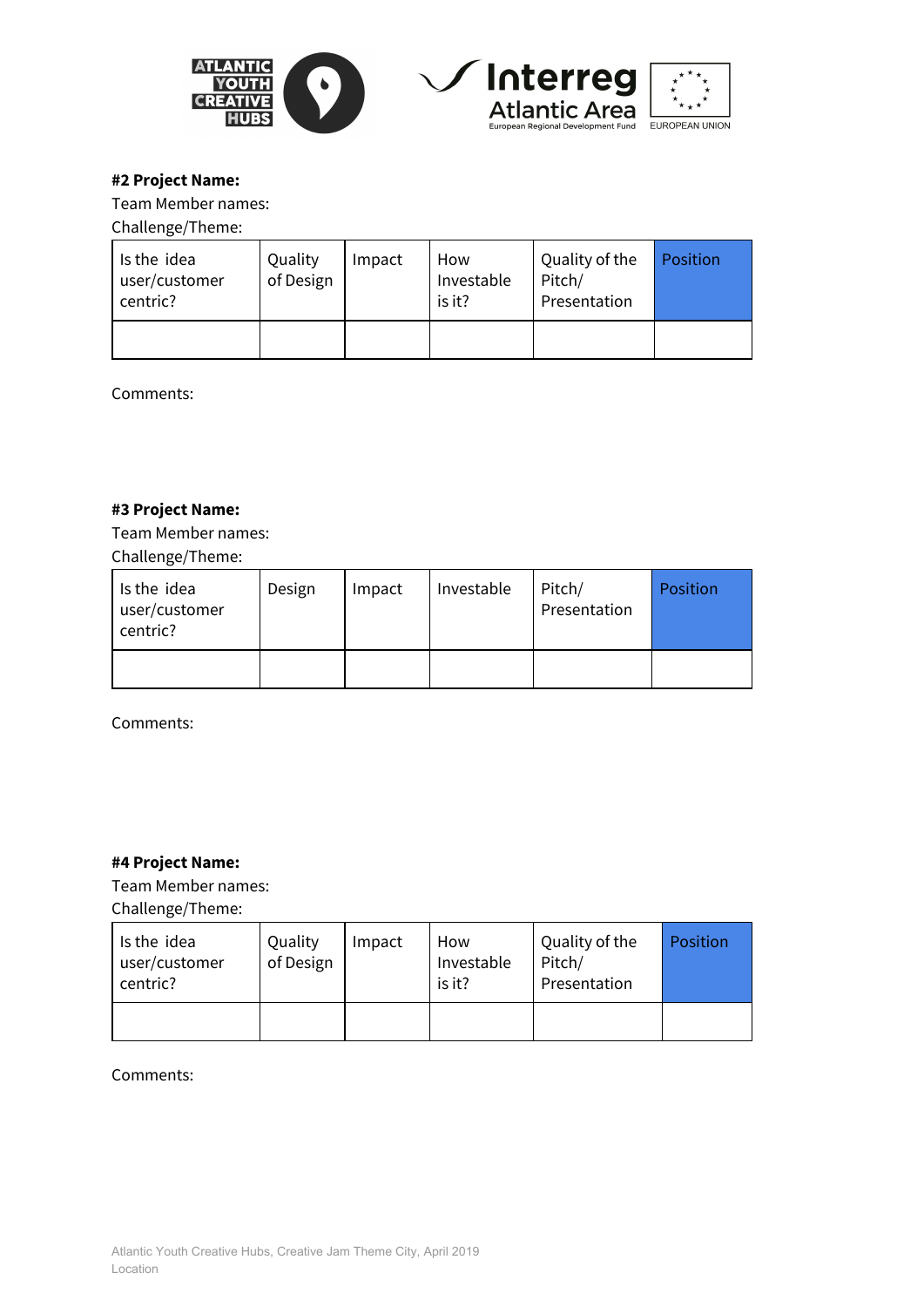

# **#5 Project Name:**

Team Member names: Challenge/Theme:

| Is the idea<br>user/customer<br>centric? | Quality<br>of Design | Impact | How<br>Investable<br>is it? | Quality of the<br>Pitch/<br>Presentation | Position |
|------------------------------------------|----------------------|--------|-----------------------------|------------------------------------------|----------|
|                                          |                      |        |                             |                                          |          |

Comments:

# **#6 Project Name:**

Team Member names:

Challenge/Theme:

| Is the idea<br>user/customer<br>centric? | Quality<br>of Design | Impact | How<br>Investable<br>is it? | Quality of the<br>Pitch/<br>Presentation | Position |
|------------------------------------------|----------------------|--------|-----------------------------|------------------------------------------|----------|
|                                          |                      |        |                             |                                          |          |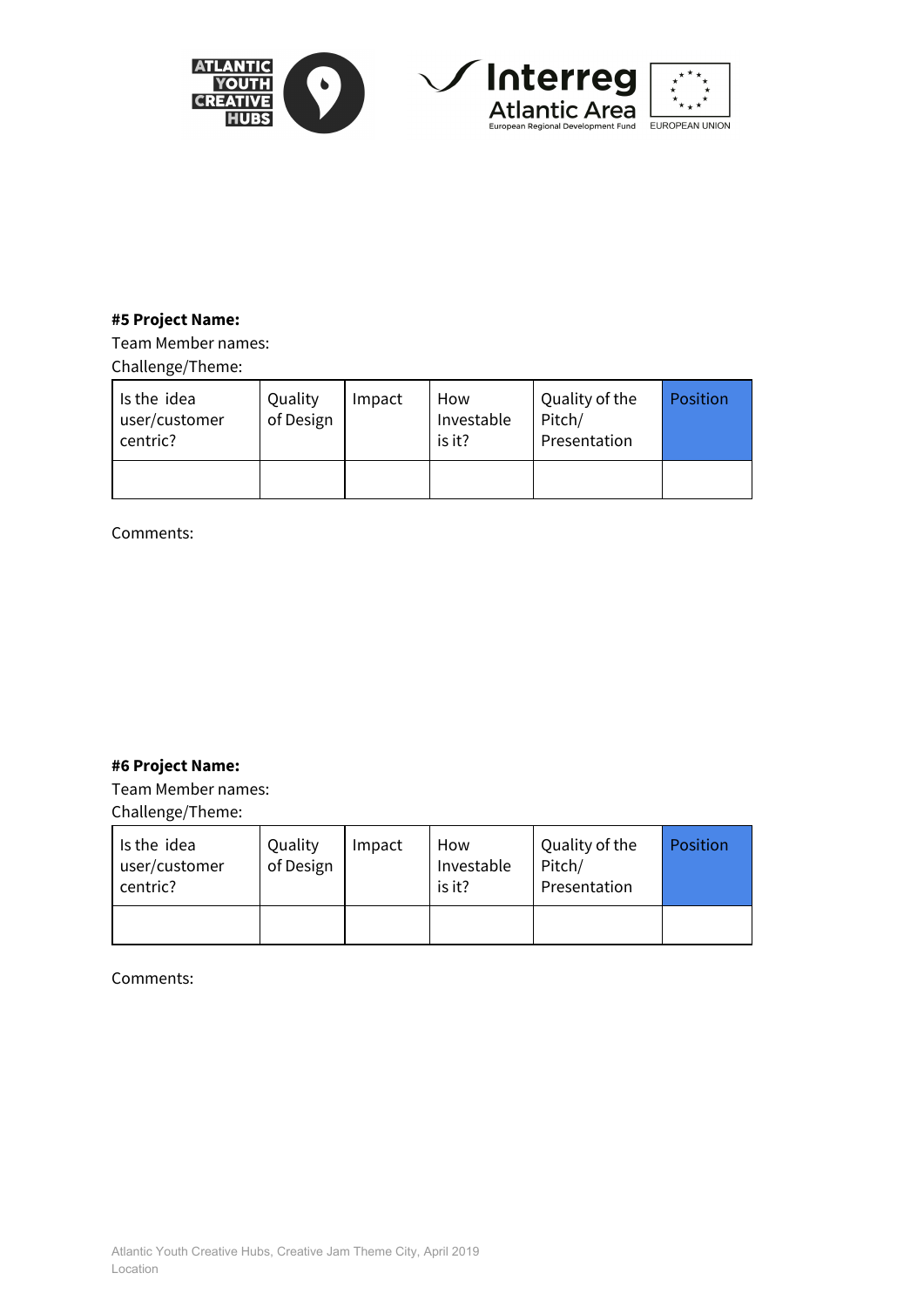





# **#7 Project Name:**

Team Member names:

#### Challenge/Theme:

| Is the idea<br>user/customer<br>centric? | Quality<br>of Design | Impact | How<br>Investable<br>is it? | Quality of the<br>Pitch/<br>Presentation | Position |
|------------------------------------------|----------------------|--------|-----------------------------|------------------------------------------|----------|
|                                          |                      |        |                             |                                          |          |

Comments:

# **#8 Project Name:**

Team Member names:

Challenge/Theme:

| Is the idea<br>user/customer<br>centric? | Quality<br>of Design | Impact | How<br>Investable<br>is it? | Quality of the<br>Pitch/<br>Presentation | Position |
|------------------------------------------|----------------------|--------|-----------------------------|------------------------------------------|----------|
|                                          |                      |        |                             |                                          |          |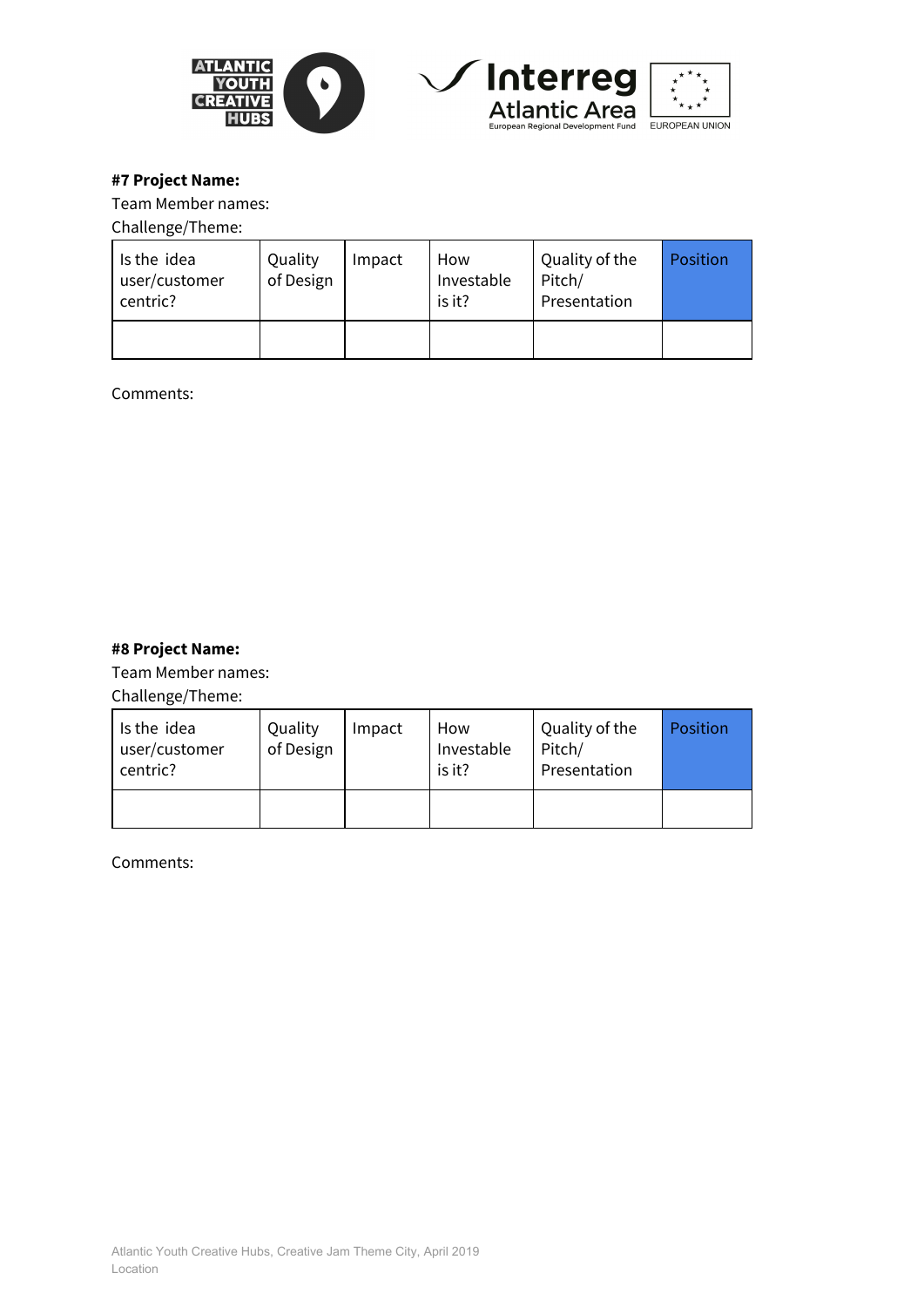

# AYCH Creative Jam Challenge Day Scoring Matrix (Second round)

# **How does the evaluation work ?**

Please Quote : Very Good - Good - Fair - Bad in the table

Then : you choose :

- The most investible
- The most impactful

You will have to allocate (position) : 3 points for the most investible 3 points for the most impactful

2 points for the 2nd most investible 2 points for the 2nd most impactful

1 point for the 3rd most investible 1 point for the 3rd most impactful

# **#1 Project Name:**

Team Member names: Challenge/Theme:

| Quality of Design | Impact | How<br>Investable<br>is it? | Quality of the<br>Pitch/<br>Presentation | Impactful<br>position | Investible<br>position |
|-------------------|--------|-----------------------------|------------------------------------------|-----------------------|------------------------|
|                   |        |                             |                                          |                       |                        |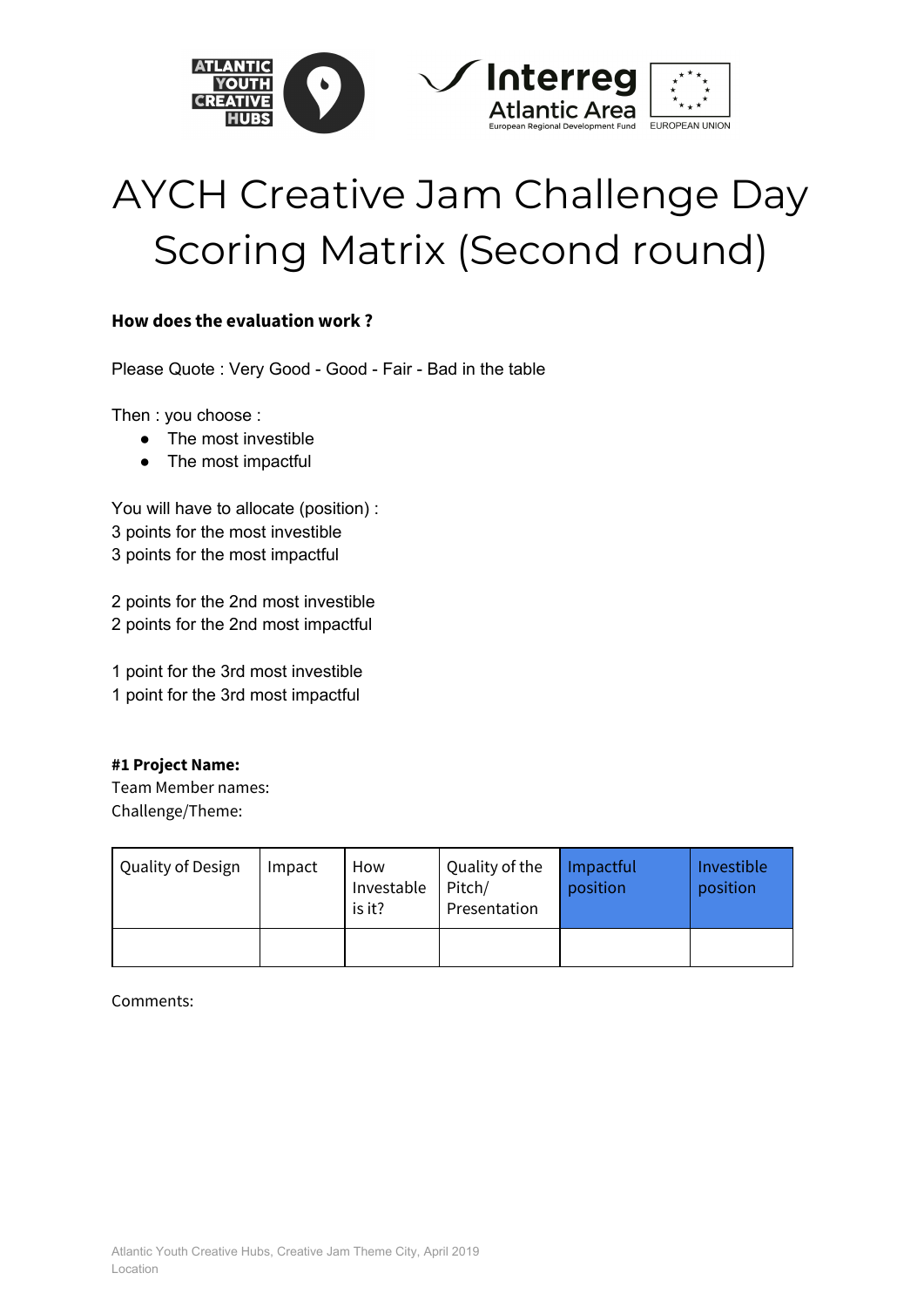





# **#2 Project Name:**

Team Member names: Challenge/Theme:

| Quality of Design | Impact | How<br>Investable<br>is it? | Quality of the<br>Pitch/<br>Presentation | Impactful<br>position | Investible<br>position |
|-------------------|--------|-----------------------------|------------------------------------------|-----------------------|------------------------|
|                   |        |                             |                                          |                       |                        |

Comments:

# **#3 Project Name:**

Team Member names: Challenge/Theme:

| Quality of Design | Impact | How<br>Investable<br>is it? | Quality of the<br>Pitch/<br>Presentation | Impactful<br>position | Investible<br>position |
|-------------------|--------|-----------------------------|------------------------------------------|-----------------------|------------------------|
|                   |        |                             |                                          |                       |                        |

Comments:

# **#4 Project Name:**

Team Member names: Challenge/Theme:

| Quality of Design | Impact | How<br>Investabl<br>e is it? | Quality of the<br>Pitch/<br>Presentation | Impactful<br>position | Investible<br>position |
|-------------------|--------|------------------------------|------------------------------------------|-----------------------|------------------------|
|                   |        |                              |                                          |                       |                        |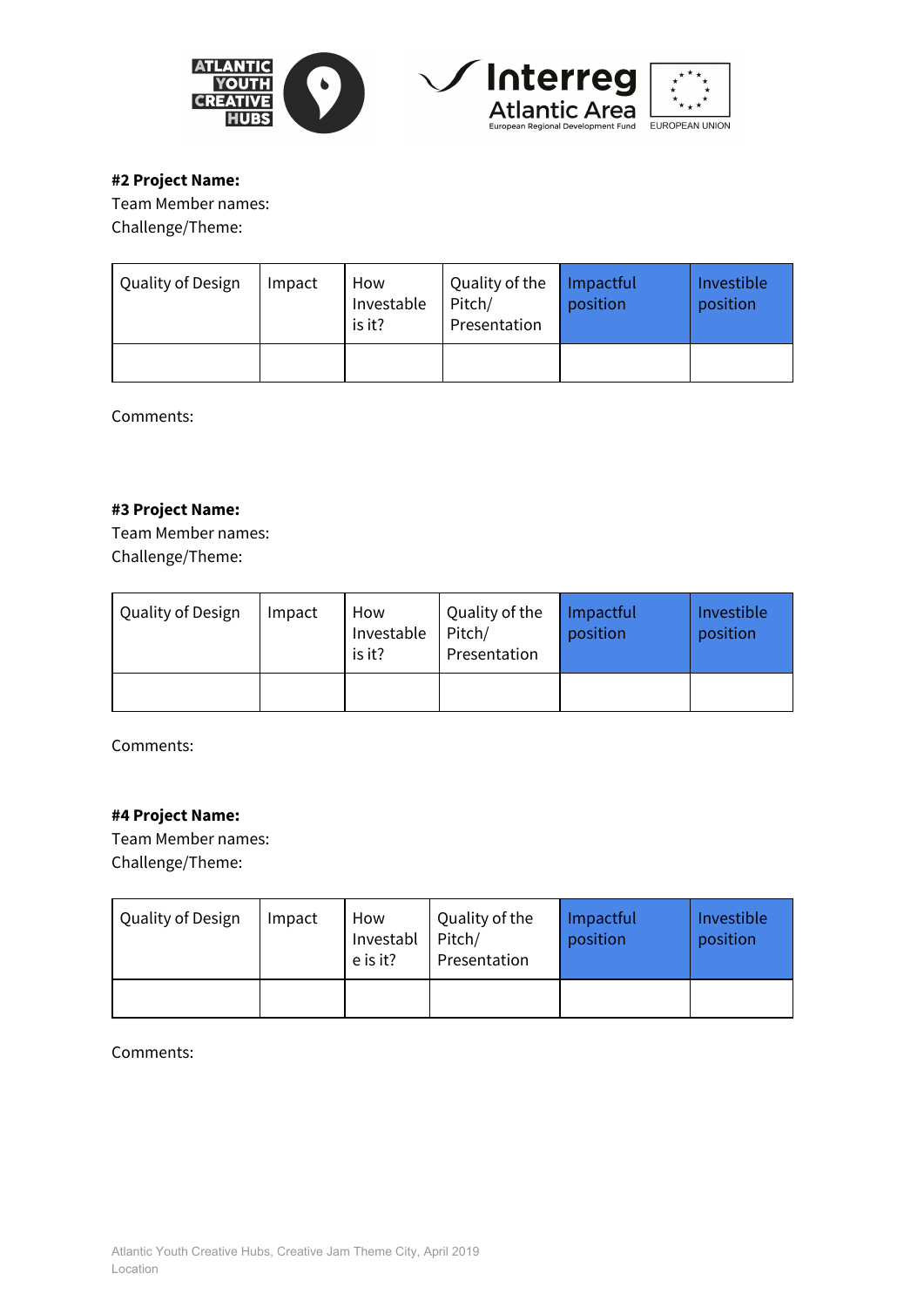



#### **#5 Project Name:**

Team Member names: Challenge/Theme:

| Quality of Design | Impact | How<br>Investabl<br>e is it? | Quality of the<br>Pitch/<br>Presentation | Impactful<br>position | Investible<br>position |
|-------------------|--------|------------------------------|------------------------------------------|-----------------------|------------------------|
|                   |        |                              |                                          |                       |                        |

Comments:

# **#6 Project Name:**

Team Member names: Challenge/Theme:

| Quality of Design | Impact | How<br>Investabl<br>e is it? | Quality of the<br>Pitch/<br>Presentation | Impactful<br>position | Investible<br>position |
|-------------------|--------|------------------------------|------------------------------------------|-----------------------|------------------------|
|                   |        |                              |                                          |                       |                        |

Comments:

#### **#7 Project Name:**

Team Member names: Challenge/Theme:

| Quality of Design | Impact | How<br>Investabl<br>e is it? | Quality of the<br>Pitch/<br>Presentation | Impactful<br>position | Investible<br>position |
|-------------------|--------|------------------------------|------------------------------------------|-----------------------|------------------------|
|                   |        |                              |                                          |                       |                        |